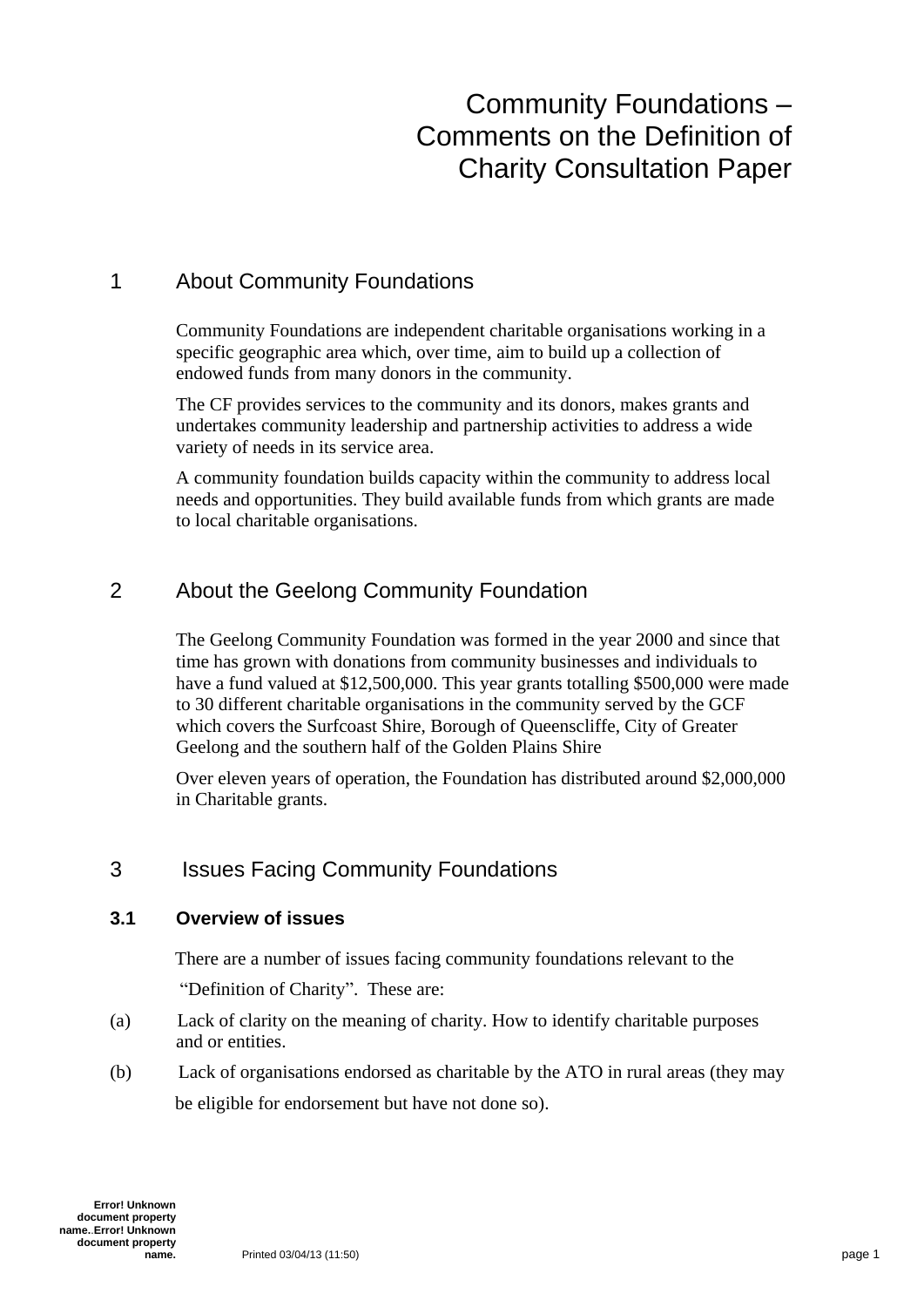## Freehills

(c) There is some confusion in relation to the process of 'opting in' under State law to enable the public ancillary fund (but not the charitable company or trust) to make grants to item 1 DGRs without charitable status.

The attachment contains some examples<sup>1</sup> of activities a community foundation may want to pursue or fund. They would like to ensure the definition and the guidance material from ACNC cover these types of activities.

### **3.2 Clarity as to meaning of charity**

To enable community foundations to maximise their capacity and potential, it is essential that there it is readily made clear regarding the range of activities and the projects that can be funded or pursued directly, while operating within their charitable status endorsement.

Community Foundations are also in the perfect position within communities to provide advice and demonstrate best practice relevant to all not for profit community organisations. Ideally a community foundation should be able to access and understand the requirements for recognition as a charity in order to be able to assist community organisations seek further funding.

For these reasons, community foundations support a full list of charitable purposes in the proposed legislation.

Consultation question 16: Is the list of charitable purposes in the Charities Bill 2003 and the extension of Charitable Purposes Act 2004 an appropriate list of charitable purposes?

Consultation question 17: If not, what other charitable purposes have strong public recognition that is charitable which would improve clarity if listed?

The following should be included in the list for particular relevance to community foundations:

- (a) Community capacity building This includes developing the ability, skills and confidence of members of a community in ways that enable them to participate in and benefit the community and or improves the effectiveness and level of participation in community organisations;
- (b) Community development building a community in response to the needs of the members of the community which may include:
	- (1) retraining, finding employment, providing work experience, skills development, business incubation in disadvantaged areas or for people who have or are likely to experience difficulty in obtaining and maintaining employment;
	- (2) providing facilities for meeting and holding events;
	- (3) preservation or restoration of the natural and built environment, including community gardens, erecting statues, providing historical information;
	- (4) providing health and community services information;

l

<sup>&</sup>lt;sup>1</sup> Adapted from Catherine Brown's submission to PMC on Community Foundations, structure and DGR status 23 June 2004.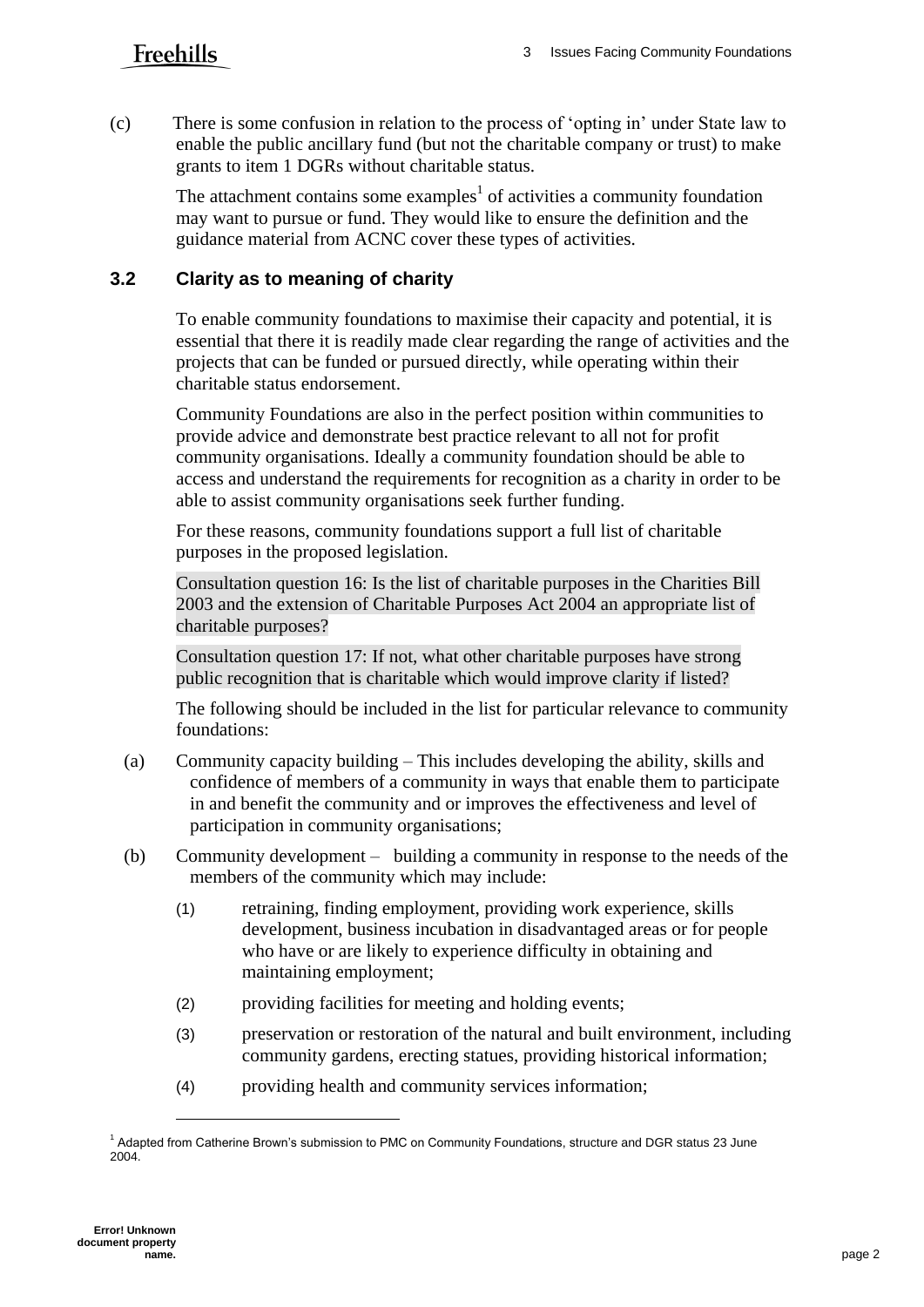## Freehills

- (5) improving community facilities and access, including community transport;
- (6) supporting non profit community groups with open entry requirements, including clubs and interest groups, which help in reducing social isolation or promote a sense of community, in rural and regional areas.
- (c) Improving the effectiveness or providing support and benefits to charitable organisations;
- (d) Promoting volunteering, giving and involvement in the community.

Community foundations support a full list including the areas which have been accepted as charitable, for ease of understanding, similar to other jurisdictions listed at the end of the Consultation Paper.

### **3.3 Sufficient section of the public**

Consultation question 3: Are any changes required to the Charities Bill 2003 to clarify the meaning of "public" or "a sufficient section of the general community"?

There should be further clarification of a 'sufficient section of the public' to a section which is not numerically negligible compared with the size of that part of the community to whom the purpose would be relevant. To ensure that charities in geographically isolated or other small rural communities continue to meet the public benefit requirement.

### **3.4 Inclusion of sport and government entities**

Amateur sport and the fact that it is not currently "Charitable" is a major issue in many communities and especially so in rural and regional areas. Also government controlled entities and their treatment causes significant issues in country and city areas.

A major step forward in modernising the definition of charity in Australia in line

with public opinion would be made if the following 2 areas are included in the

list of charitable purposes. These two areas cause much frustration and lack of

understanding within the community when community foundations are unable to

provide support to:

- amateur sports programs and facilities; and
- government controlled entities such state schools, hospitals, community halls/centres, public pools, art galleries, museums, libraries, etc.

In rural and regional Australia, the sporting clubs and government owned facilities are often the centre of the community. The sporting clubs provide much more than sport for sport's sake, in terms of community building, reducing social isolation, providing a meeting point and facilities that often available to other community groups.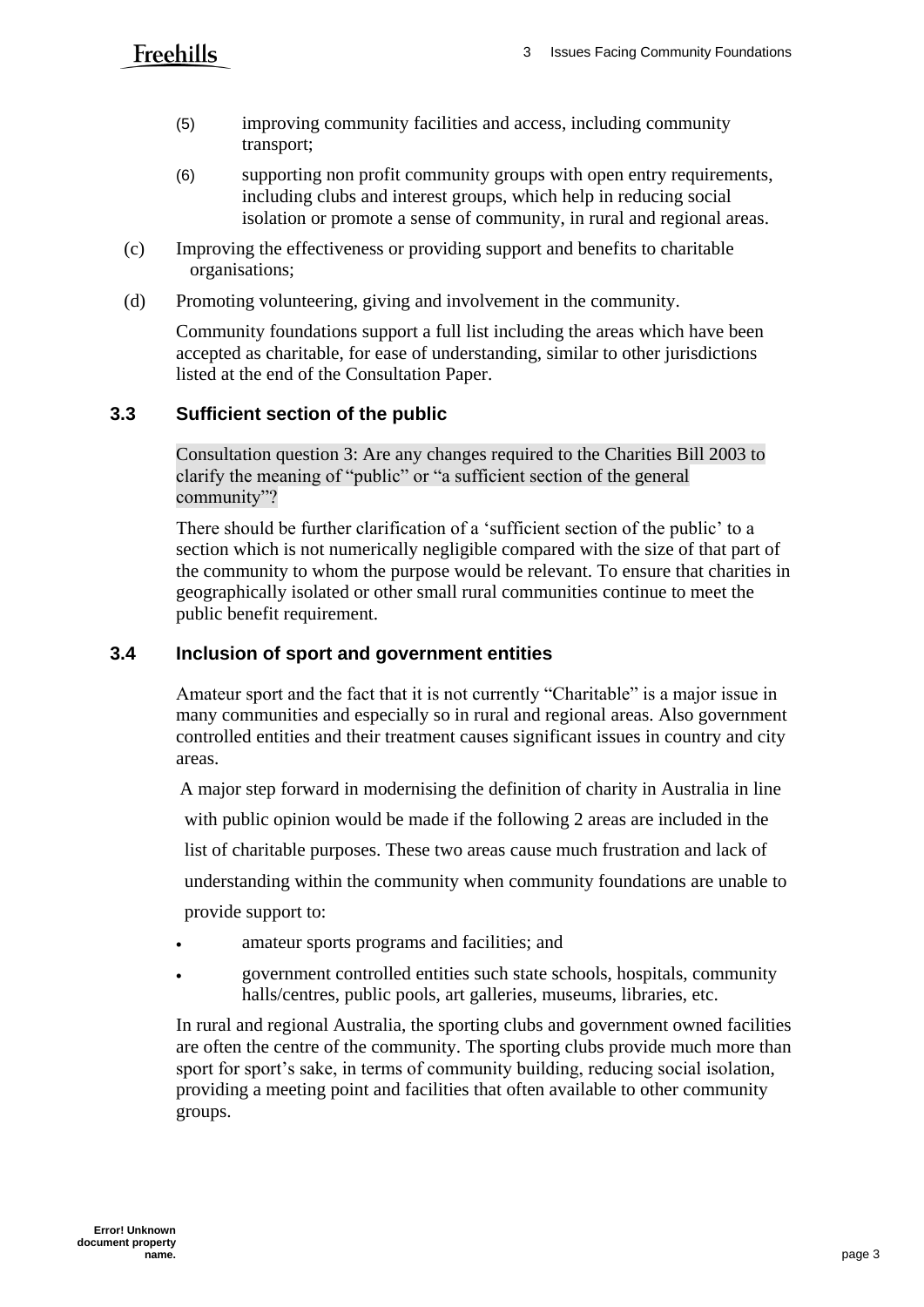State schools are also often the hub of a community and in disadvantaged areas can be very much in need of additional support for building or ground maintenance and development or for equipment and additional programs, counsellors, tutors, etc. The public consider education is charitable so find it hard to distinguish between non charitable State schools and private non profit schools which are charitable.

Local government often seeks to run programs and provide vital infrastructure to the community which community foundations often want to support.

Not being able to support and fund these excluded groups in all areas, but particularly in a rural and regional context, is confusing and frustrating to most communities and seen as being unfair given the often vital role these institutions play in these communities.

The sporting purpose can be restricted to sports which promote health and wellbeing by involving physical or mental skill or exertion and are open to all, regardless of ability. Consistent with this would be the provision and support of recreational facilities similar to overseas and some State jurisdictions.

These issues are of particular importance in rural and regional Australia but also have relevance in disadvantaged urban Australia, but many Australians would say important to all of Australia!

### **3.5 Simplification of issues relating to government entities**

Consultation question 15: In the light of the *Central Bayside* decision is the existing definition of "government body" in the Charities Bill 2003 adequate?

Consultation question 18: What changes are required to the Charities Bill 2003 and other Commonwealth, State and Territory laws to achieve a harmonised definition of charity?

The issue of whether an entity is a government body or controlled by government is of material importance in determining eligibility to charitable status. But is this distinction still relevant and should it be continued in the legislative definition?

This exclusion causes confusion in the community and frustration that organisations that the community considers charitable, are in fact not charitable due to their connection with government (examples of this include State schools, hospitals, community halls/centres, public pools, art galleries, museums, libraries, etc – see discussion in the point above). This affects the organisation's ability to receive funding from charitable foundations.

Currently under some State Acts, trusts are given the power to "opt in" to make grants to non-charitable entities which are DGRs. [In Victoria there is an additional requirement that the entity would be charitable but for its connection with government.]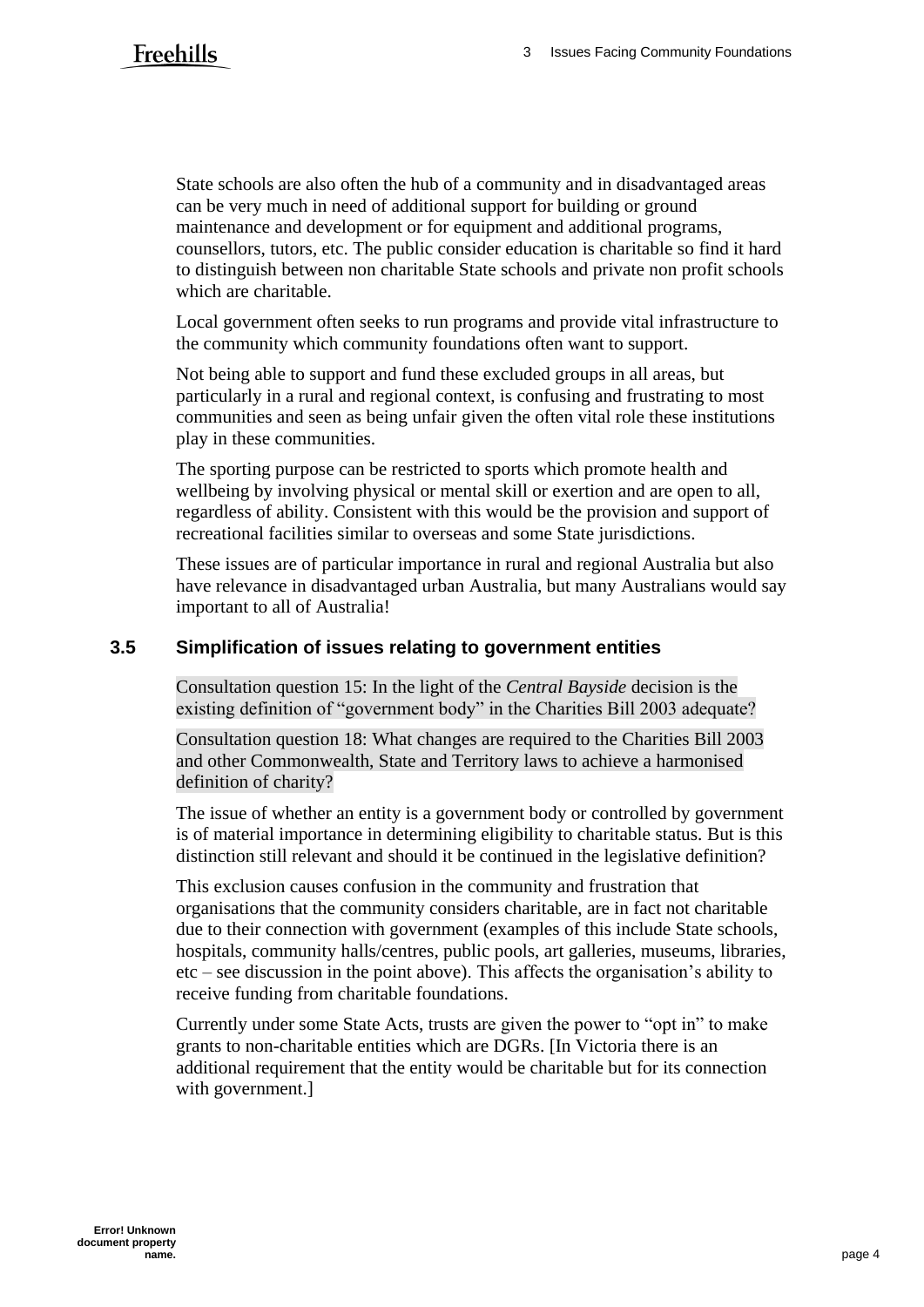These provisions cause considerable confusion and complexity for the boards of the trustees of charitable trusts both in understanding the divergence between Commonwealth and State laws and in the complexity of the application.

As a result very few community foundations have exercised this power in respect of their public ancillary funds.

There may be a further concern once the Australian Charities and Not for profit Commission (ACNC) commences its register of charities as those trusts which have opted in will not appear on the register unless they are specifically included in the proposed list of charitable purposes. Not appearing on the register could be seen as a marketing disadvantage to those trusts raising money from the public.

In addition to the confusion, the charitable trusts of community foundations which are not public ancillary funds would also wish to take advantage of the State law enabling them to "opt in" but are unable to do so. It is complicated to understand why the public ancillary fund can give to non charitable item 1 DGRs but the charitable trust cannot.

In summary:

- Charitable trusts which are not private or public ancillary funds cannot make grants to government entities (including government controlled entities) for their general operations or for infrastructure;
- Charitable trusts which are not private or public ancillary funds can make grants to government entities (including government controlled entities) for charitable purposes over and above their usual operations (*Re Cain* and discussion in 279 and 280 in TR 2011/4);
- Charitable private or public ancillary funds cannot make grants to noncharitable item 1 DGRs;
- Private or public ancillary funds in States where there is State legislation which enables them to opt in by making a declaration and changing tax status from a charitable fund to an income tax exempt fund, can make grants to non-charitable item 1 DGRs, provided the trust makes the declaration and ceases to be charitable under *ITAA 97* and presumably under the proposed legislation on the definition of charity.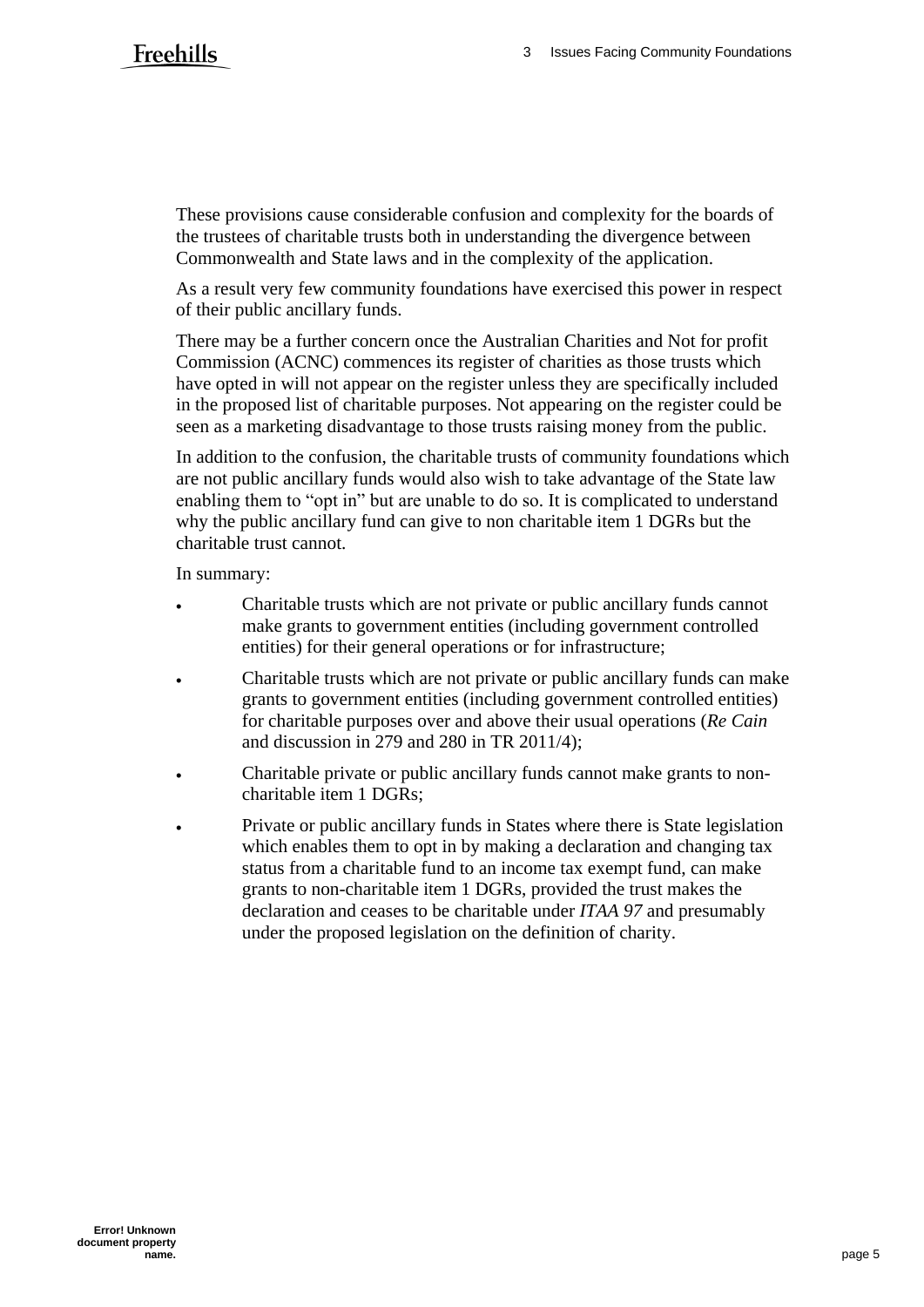## **Freehills**

The complex issues created by the divergence in State and Commonwealth laws and the confusion surrounding entities 'controlled by government' could be simplified by (in decreasing order of preference) by:

- (a) allowing a government body to be a charity;
- (b) inserting in the proposed list of charitable purposes:
	- (1) providing money, property or benefits to government bodies which would be charitable but for their connection with government;
	- (2) providing money, property or benefits to Item 1 DGRs which are exempt bodies even if they are not charitable.

### **3.6 Restrictions in the event of a disaster**

Consultation question 19: What are the current problems and limitations with ADRFs?

Reacting to natural disasters is a real and on-going concern of all rural and regional community foundations. A large amount of money can be raised immediately after a disaster, without the need for a tax deduction, and this is best to be received in the charitable not tax deductible entity of the community foundation to maximise possible recipients and application.

There are two issues for community foundations which arise in the event of a disaster:

- (a) Understanding how the money can be applied for charitable purposes; and
- (b) Where the funds are from tax deductible donations to the public ancillary fund, how to distribute this money and whether in order to the respond to the needs of the community and the expectations of the donors it is necessary to set up a separate Australian Disaster Relief Fund (ADRF).

In the context of the proposed legislation regarding the definition of charity, it would be of assistance to communities in rural and regional areas recovering from a disaster for:

- (a) the suggestion above that government bodies are included as charities; and
- (b) the issues listed in the December 2009 legislation as a consequences of the Victorian bushfires are specifically deemed as charitable.

Many (if not all in the majority of rural areas) of the community assets and infrastructure (such as community halls, community centres, sports and recreational centres, theatre halls, playgrounds) will normally be owned by the local government or owned and operated by sporting or other recreational clubs. In most respects these will not come within the definition of charitable. Additionally the community foundation may want to fund the local state schools or health centres for additional counsellors or for other goods and services.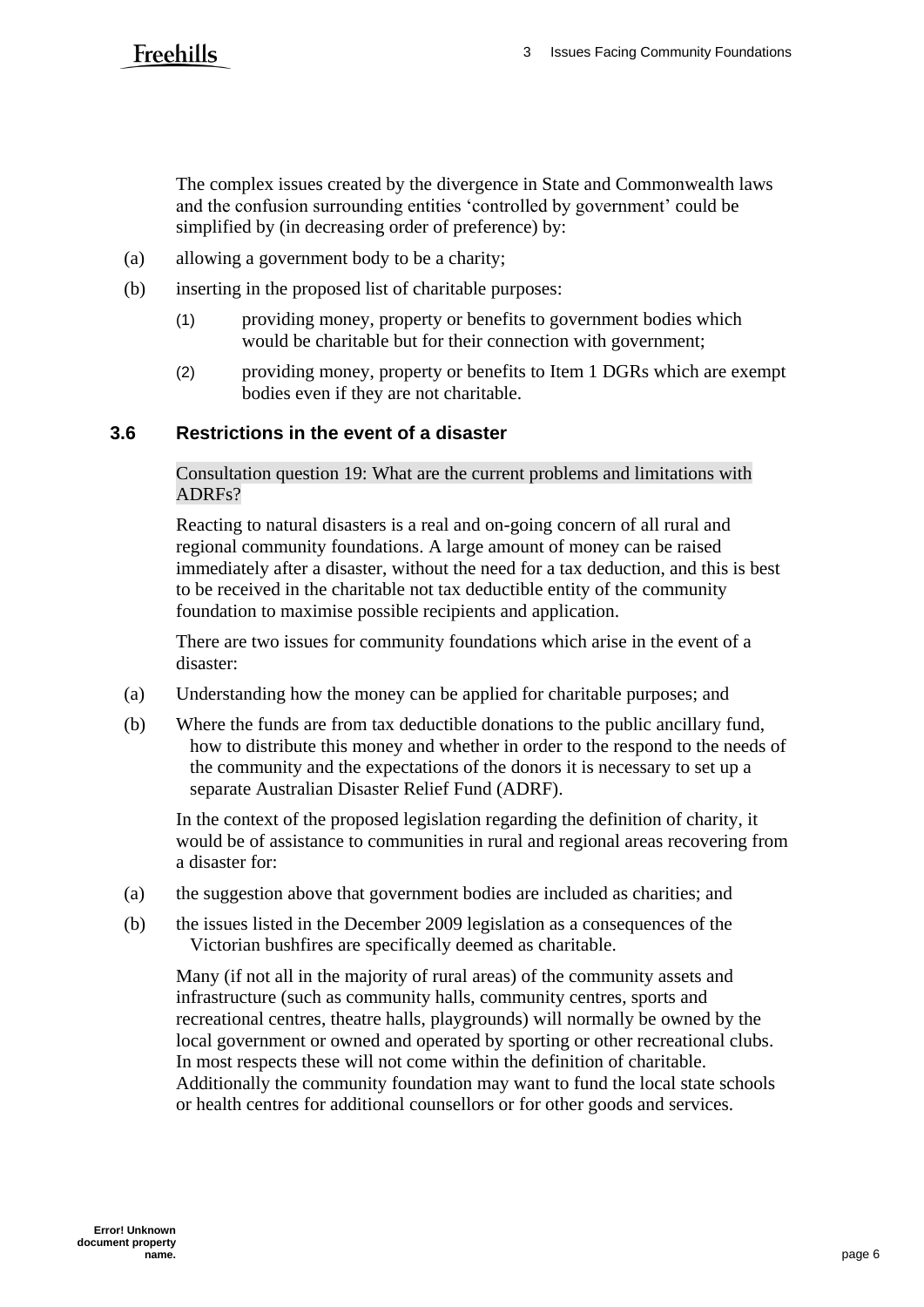The affected community and the donors do not understand why charities and charitable foundations who have received money for these communities cannot then fund what the community needs and wants. These issues severely hamper the community's access to funding and also severely limit the alibility of community and other foundations wishing to support disaster recovery. It also frustrates and annoys donors and supporters – the general public.

#### **Examples of community building/development activities:**

Some sample projects are described below which show the type of charitable project that a community foundation might want to fund or facilitate in their local area.

**1** Skate *Park***:** The youth of the Northern Futures region lack constructive activities. Many are partly or wholly unemployed, often having left school early. The community foundation wants to raise funds for a skate park, which will provide young people with a venue and an interest. It will provide them with opportunities to create new social contacts and to create some community events and competitions. Recognition for their achievements in event managing and skateboarding will develop their self-esteem and possibly lead to other opportunities within this area of the community.

**2** Internet *Café***:** The community leaders want to set up not-for-profit Internet café. The café will be operated to provide employment and training opportunities for the young people with policies to encourage turn over to maximise the opportunities for training and experience for all in need. The cafe will also act as a drop in centre for the area. Eventually the community hopes to run computer courses for all members of the community from the café. In urban areas there often are "not for profit agencies" that facilitate these types of projects and programmes. In many rural and regional areas there is no agency available to undertake this type of project. Local Government cannot access charitable funds to undertake this type of project.

**3 Opportunities** *Program***:** The community of Whittington wishes to set up a program that encourages disadvantaged children to stay in school or be able to follow their dream or talent. The project will offer 'scholarships' which will fund basic provisions required to stay at school and participate fully e.g. for books, uniforms, equipment, stationery, excursions, breakfast, lunch and travel; or to follow their dream e.g. music tuition, instruments, music, transport to competitions or sporting clothes and equipment, transport to competitions, coaching. Funds cannot be granted to a government school.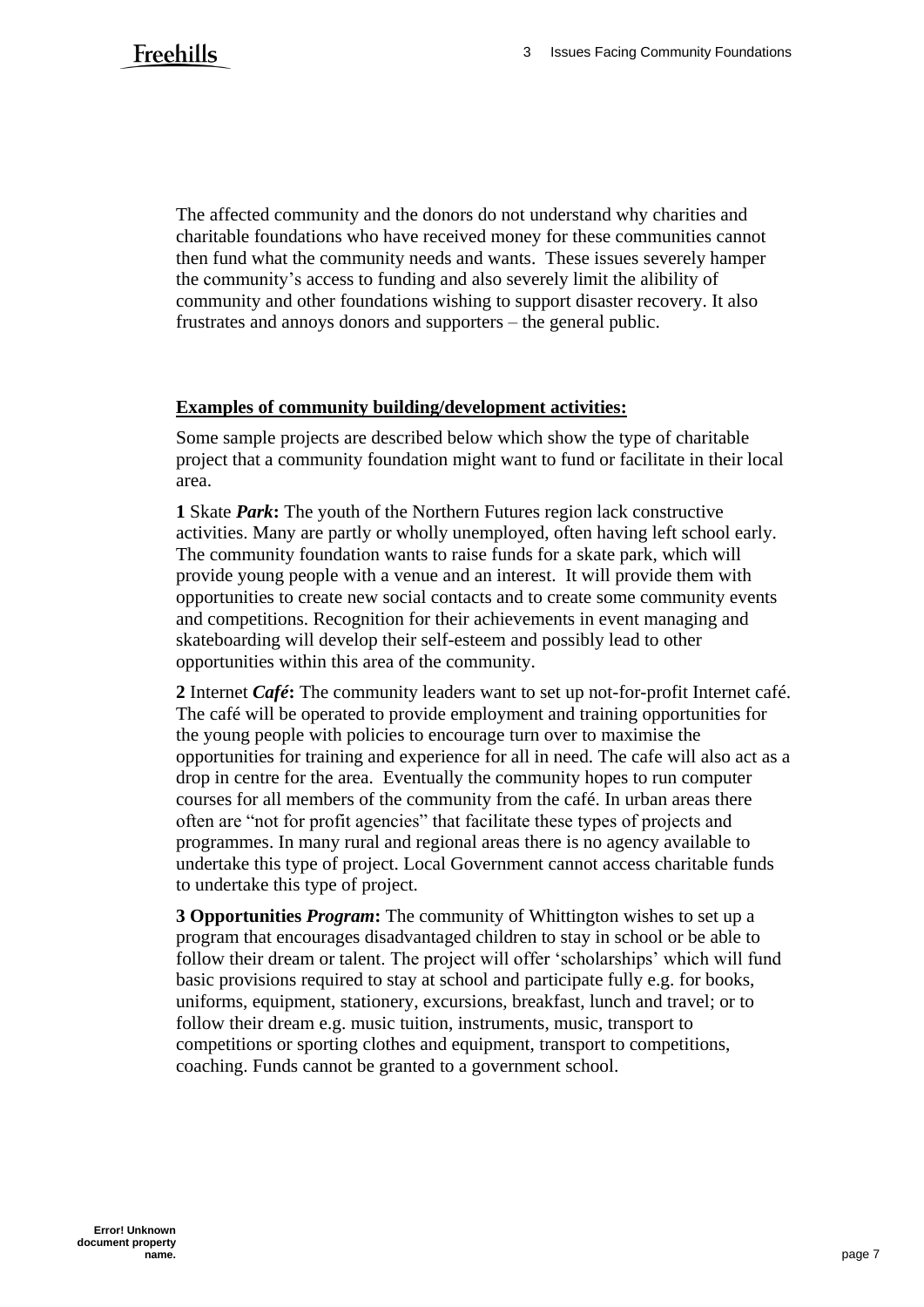**4** *Women's Enterprise Program***:** Some women who have been out of the

 workforce or may be underemployed along with some of our refugee members of the community and men who are refugees:

Are keen to establish small businesses based on skills they have developed such as soap making, gourmet food production, website design for community groups, organic gardening and so on. This project could be established in Labuan Square which is an underutilised strip shopping centre in Norlane. The Community Foundation is aware there are a significant number of long term unemployed women, youths and refugees and believes the public benefit in supporting a time limited business incubator outweighs any private benefit to the women or youths involved. There will also be a social welfare and economic benefit in the community potentially generating a flow on effect in employment. The Foundation wants to fund a program of small grants, revolving loans, and expert mentors to support this work and a Centre where this program could be promoted and where the small business could be located.

**5** *Community Leadership***:** A Community Foundation has contact with many different community groups who are keen to improve their organisational

and volunteer management and fundraising skills. The Board of the community foundation would like to develop and run a series of workshops around the region.